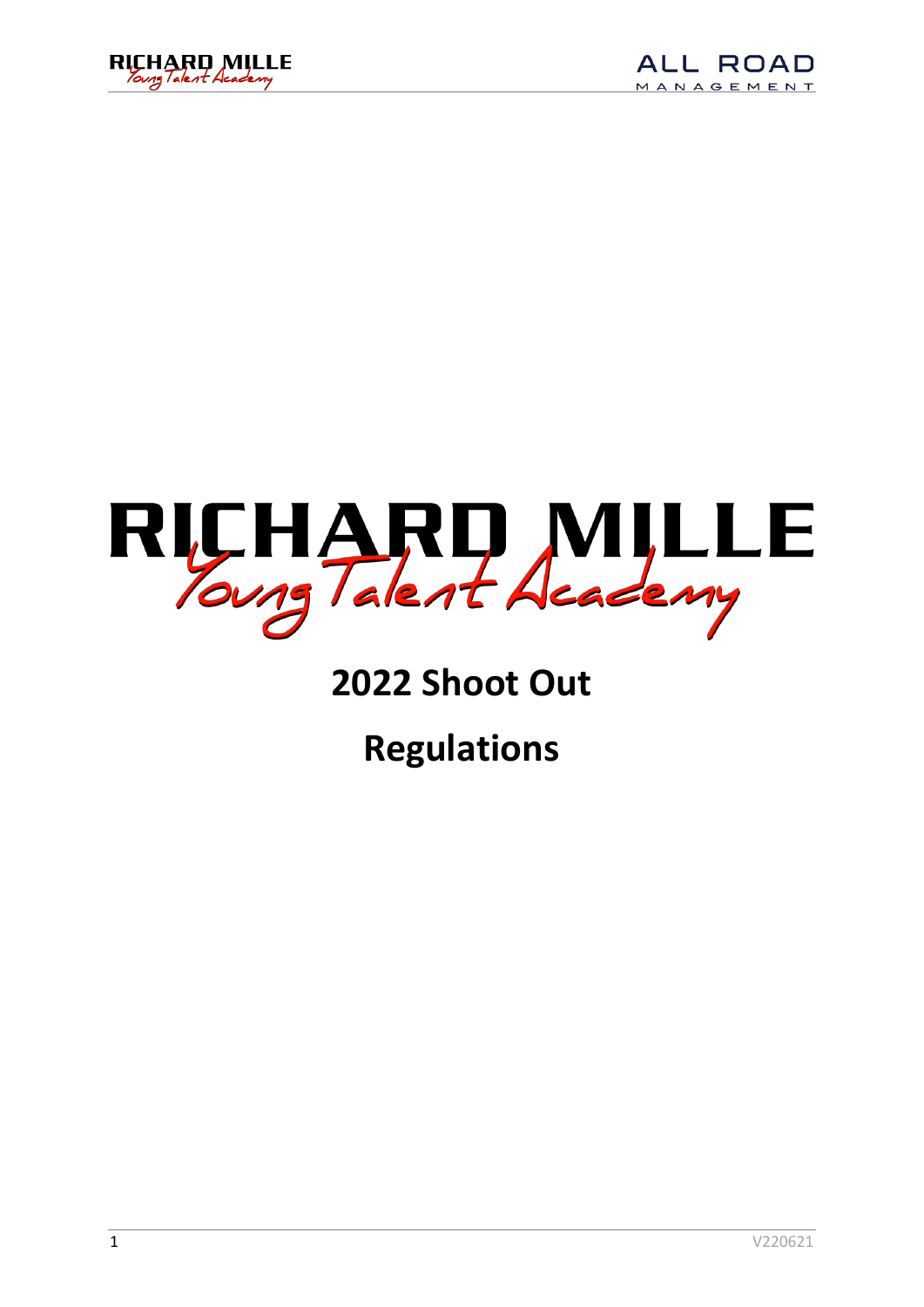

#### **Art. 1. – ORGANISATION**

For 2022, RICHARD MILLE and All Road Management (called hereafter the "Organiser") is organising a selection of karting drivers called Richard Mille Young Talent Academy – 2022 Shoot Out. The purpose of this selection is to award the winner of the SHOOT OUT to the Richard Mille Young Talent Academy with a 2023 FIA F4 Spain championship season, free of charge.

In case of "force majeure", the Organiser reserves the right to modify the regulations, without delay.

#### **Art. 2. – SHOOT OUT CONCEPT**

The "Richard Mille Young Talent Academy – 2022 Shoot" (called hereafter the "SHOOT OUT") is a selection open to young karting drivers, male or female, in order to integrate the Richard Mille Young Talent Academy.

The Shoot Out will take place during three (3) days (October 09<sup>th</sup> - 10<sup>th</sup> - 11<sup>th</sup>, 2022) of the Navarra circuit. The following criteria will be taken into account:

- Physical aptitude
- Psychological aptitude
- Behavior / Attentiveness
- Media skills
- Driving skills aboard FIA F4 car
	- o Lap times
	- o Improvement
	- o Consistency

The SHOOT OUT will be open to fourteen (14) international drivers according to their track record on European and International Karting categories (CIK FIA OK and KZ, IAME Rotax Max). Three (3) of those drivers will be selected from Birel ART karting drivers (and their satellite teams).

#### **Art. 3. – LICENCES AND DRIVERS ACCEPTED**

All drivers participating in the SHOOT OUT must hold a Grade E or F International Karting Licence, issued by their ASN affiliated to the FIA

Eligible drivers must be born between April 1<sup>st</sup>, 2006 and April 1<sup>st</sup>, 2008.

The Shoot Out is open to all karting drivers competing in a FIA-CIK certified championships.

Will not be permitted to participate in the Shoot Out:

- Any driver having more than two rounds of experience in any single-seater series (F4, F3R, F3);

- Any driver having a contract with a Driver Management Agency. However, karting drivers who are already part of a Formula One Young program (Ferrari Driver Academy, Alpine Academy, Red Bull Junior program, …) are allowed to attend the SHOOT OUT, provided they are allowed to sign with All Road Management.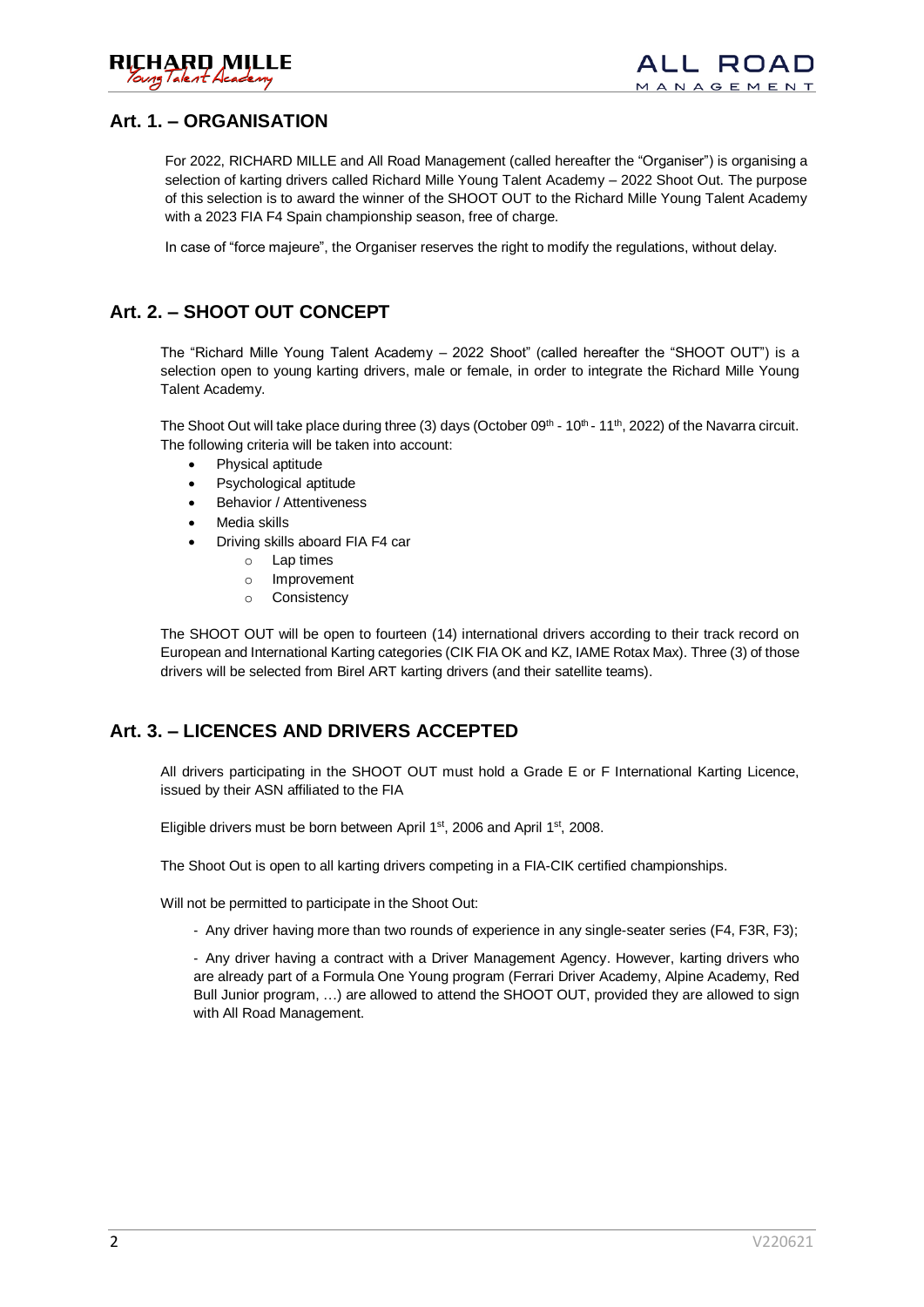#### **Art. 4. – SHOOT OUT – SELECTION**

Drivers wishing to be part of the selection must fill the on-line on the following link : [\(www.allroadmanagement.com/richardmilleyoungtalentacademy\)](http://www.allroadmanagement.com/richardmilleyoungtalentacademy), and attach a short video presentation.

The selection is open from June 1<sup>st</sup>, 2022 until September 11<sup>th</sup>, 2022.

The Jury will then select 14 drivers according to the following criteria

- Karting palmares in European and/or International level
- **Motivation**
- Video presentation

The Jury will deliberate on September 19<sup>th</sup>, 2022, and communication will be made to every candidate on September 20<sup>th</sup>, 2022.

Any candidate drivers to the SHOOT OUT won't be allowed to test on the Navarra circuit, with any car, from June 1st, 2022.

Selected drivers will have to arrange their own travel and accommodation arrangement in order to be at Navarra circuit from October 9<sup>th</sup>, 2022 from 4pm, to October 11<sup>th</sup>, 6pm.

#### **Art. 5. – SHOOT OUT**

The 2022 Shoot Out will take place on the Navarra circuit from October 09<sup>th</sup>, 2022, from 4.00pm until October 11<sup>th</sup>, 2022 6.00pm (see timetable in appendix).

- October  $9<sup>th</sup>$  will be focused on car allocation, administrative checks, and presentation
- October 10<sup>th</sup> will be focused on media, physical and psychological evaluation and technical briefing
- October 11<sup>th</sup> will be focused on driving evaluation

On October 11<sup>th</sup> 2022, in the morning, each of the fourteen (14) drivers will have three (3) sessions of approximatively thirty (30) minutes to show their potential and driving skills.

Each driver will have one (1) set of new tyres allocated for their three (3) sessions.

All the cars will have the same set-up and same level of fuel in order to offer equity between each candidate.

The Jury will deliberate and select the five (5) finalists for the afternoon sessions, using the following criteria:

- Physical aptitude
- Psychological aptitude
- Behavior / Attentiveness
- **Media**
- Driving skills aboard FIA F4 car
	- o Lap times
	- o Improvement
	- o Consistency

Any crash during the session is eliminatory.

The five (5) finalists will have two (2) sessions on the afternoon with one (1) extra set of new tyres.

The Jury will then deliberate and select the winner, using the following criteria:

- o Lap times
- o Improvement
- o Consistency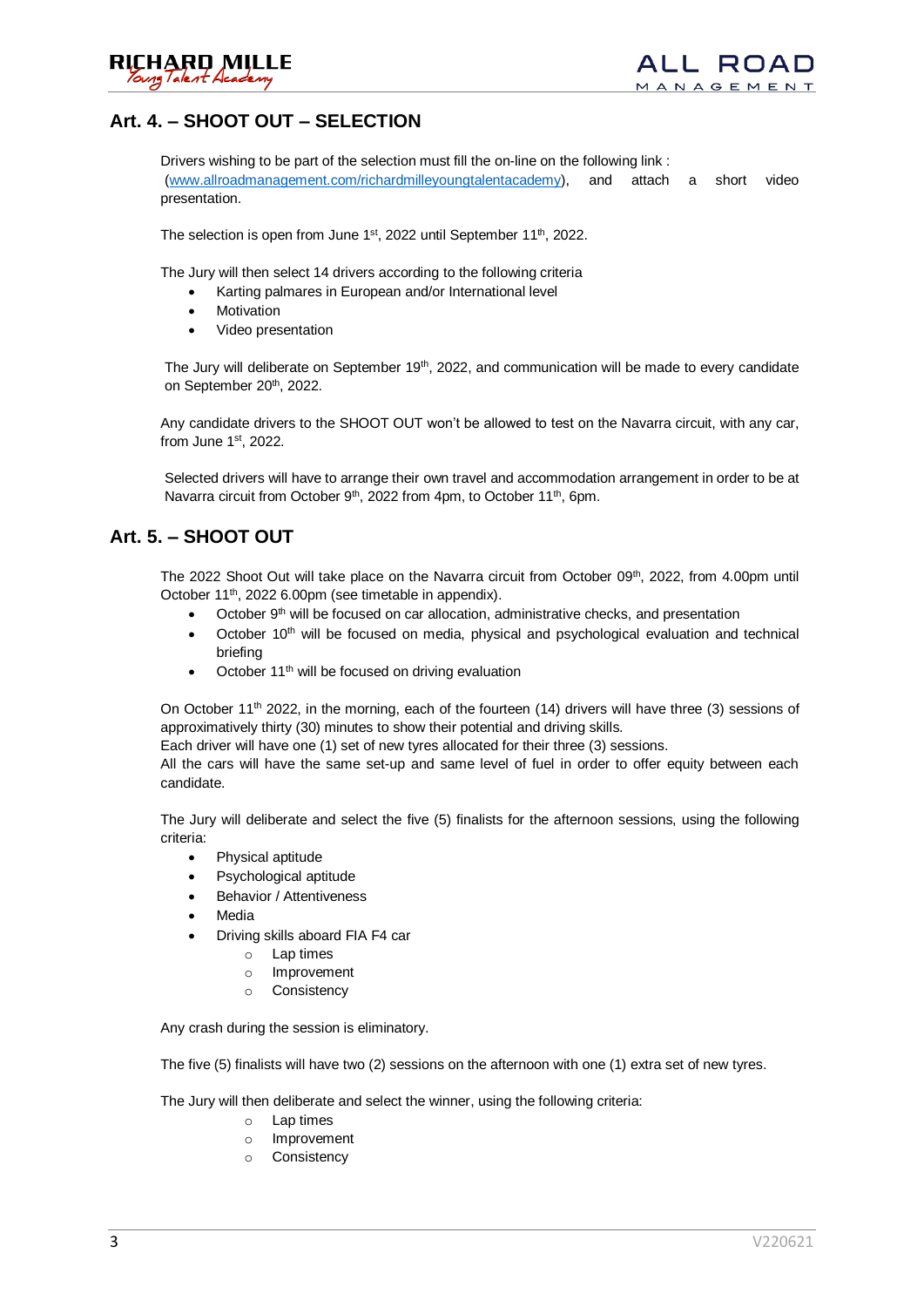

#### **Art. 6.- PRIZE MONEY**

The winner will integrate the "Richard Mille Young Talent Academy" and will be awarded with a season in the FIA F4 Spain championship in MP Motorsport team.

- Included:
	- o Complete season with a F4 car, in MP Motorsport (assistance, fuel, tyres, logistics)
	- o 6 Collectives Tests (assistance, fuel, tyres, logistics)
	- o Racing gears
- Not included
	- o Personal travel and accommodation
	- o Helmet and HANS device
	- o Insurance
	- o Damage

In addition to that, the winner will sign a management agreement with the All Road Management driver agency.

#### **Art. 7.- JURY**

The Jury will be composed by:

- 2 represantatives of Richard Mille
- 3 reprepresentatives of All Road Management
- 1 representative of Formula Medicine
- 1 representative of MP Motorpsort
- 1 notable Team Manager
- 1 Richard Mille or All Road Management Athlete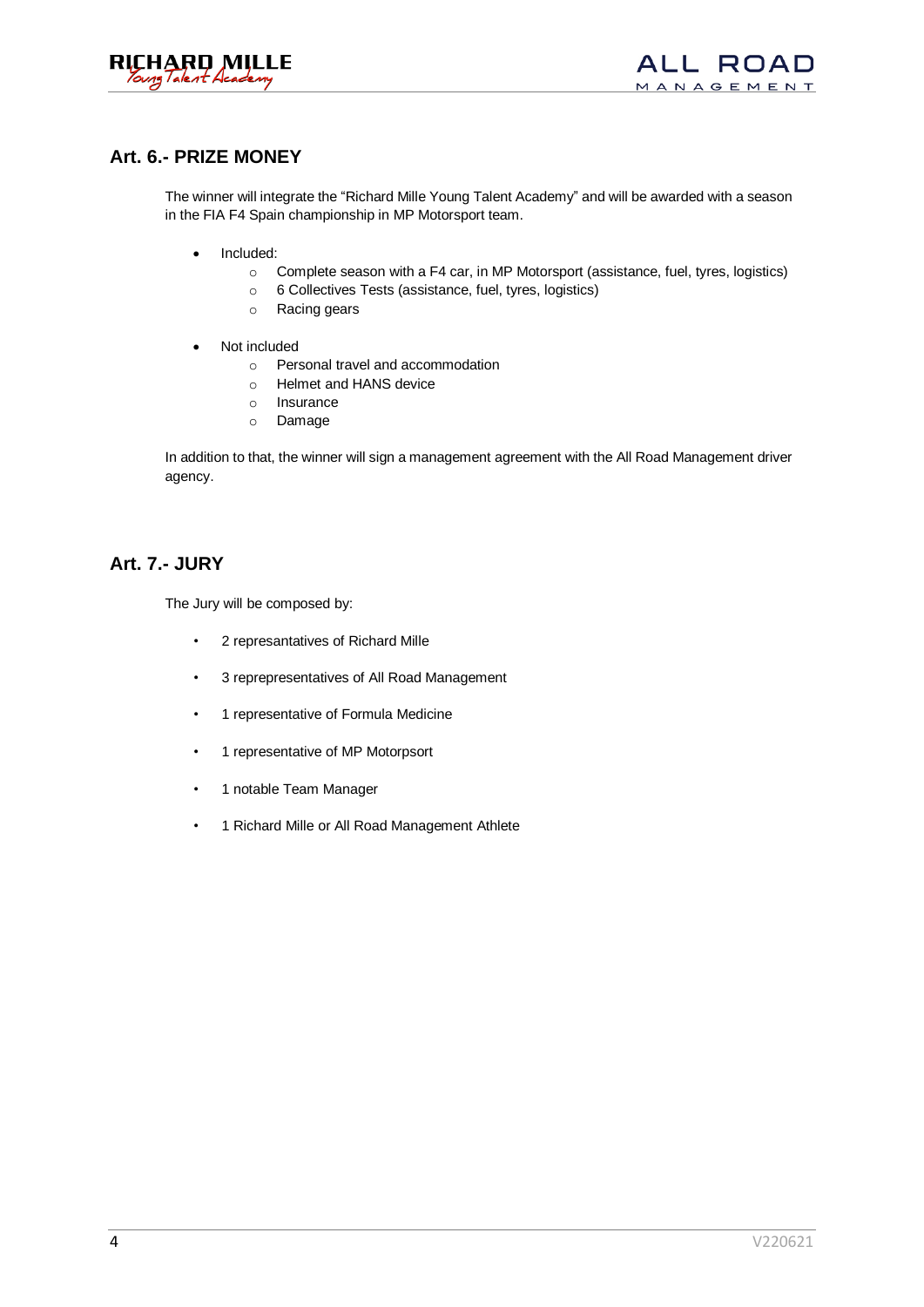



### **Appendix**

## *Timetable*

(subject to modification)